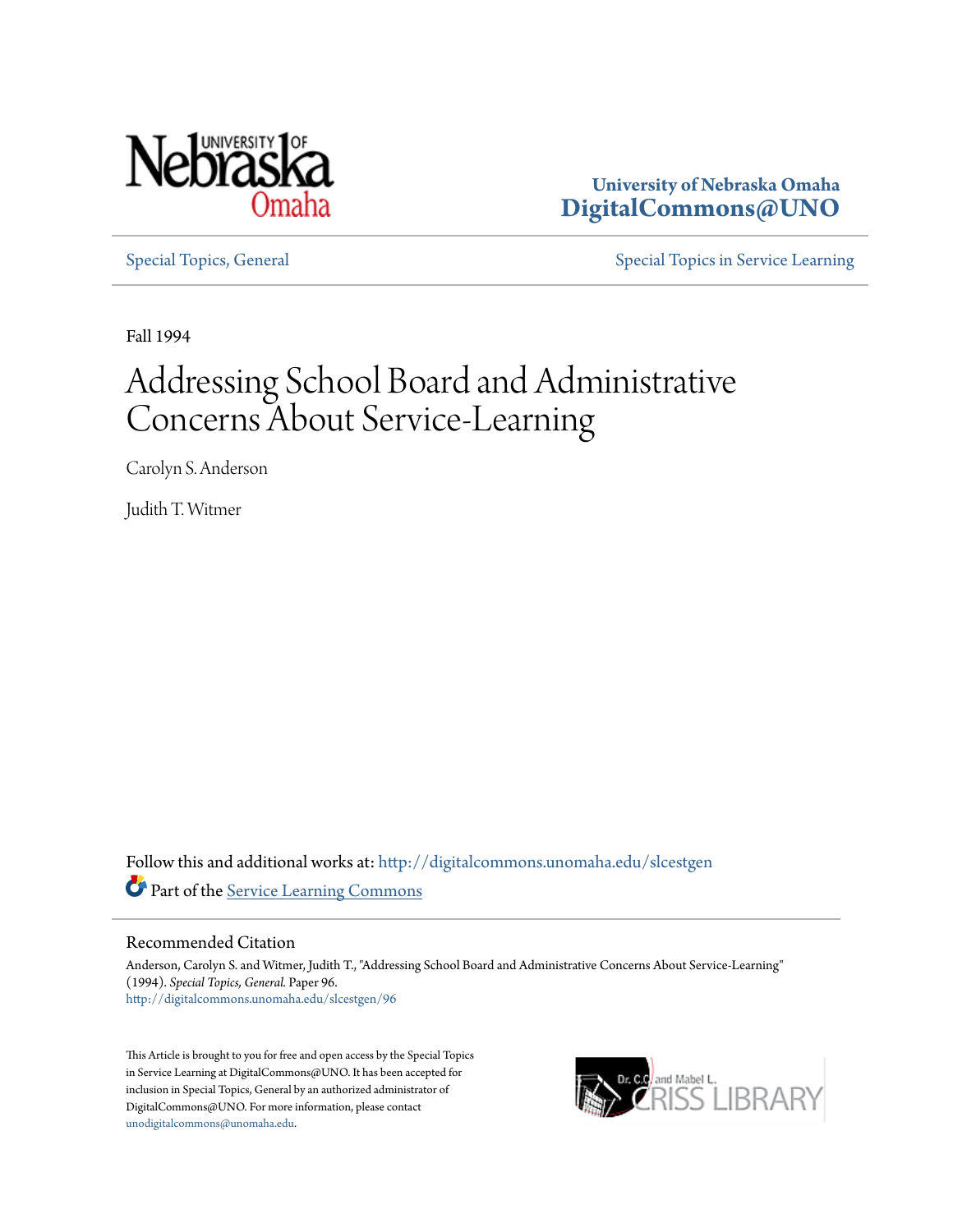## **Alddressing School Board and Administrative Concerns About Service-Learning**

**Carolyn S. Anderson and Judith T. Witmer** 

COMMUNITY SERVICE-LEARNING as a philosophy and a program has been driven at the school level largely by the knowledge, enthusiasm, and commitment of individual teachers. Recently community agencies, politicians and government agencies, professional organizations, and various resource centers around the country have joined in promoting these programs, which help students use service opportunities as a source of significant learning.

At the local level, school boards and district administrators are often the least educated about this effective alternative to traditional schooling. Board members and administrators may not be supportive if they do not understand the concept or if they have misconceptions about how the program will be implemented or conducted.

This article will present some aspects of service-learning which are often of concern to board members and district administrators. We focus here on how to address these concerns and turn them into support for service-learning.

#### **Concern #1: What does service-learning have to do with a K-12 education?**

Boards often see school curriculum as strictly academic learning. If they include extracurricular programs, then they may see service-learning as just another club and not central to a person's education. Teachers need to convince them that service-learning is not a fringe program or less important than the traditional academic programs. For example.

- Point out that service-learning programs have stated outcomes which form the basis for the service-learning curriculumjust as they do for all curricular areas.
- Explain that service-learning can often motivate students to do better work in their other subjects or classes. It can give students a picture of why school is important.
- Explain that service-learning, if tied in with other school subjects or courses, can help students learn more easily because it is experiential learning. Students who have trouble with school when it is abstract and theoretical suddenly can learn when taught in an experiential way, as with service- learning.

NSLC c/o ETR Associates 4 carbonero Way

#### Example of the team of the team of the team of the team of the team of team of team of team of team of team of team of team of team of the team of team of team of the team of team of team of team of team of team of team of **We don't need another course or program added to the curriculum!**

Policy-makers are still recovering from the "shopping-mall high school syndrome" and are often resistant to adding another course, especially one which doesn't have an identifiable department. At the elementary level, this concern is expressed as a fear of adding another unit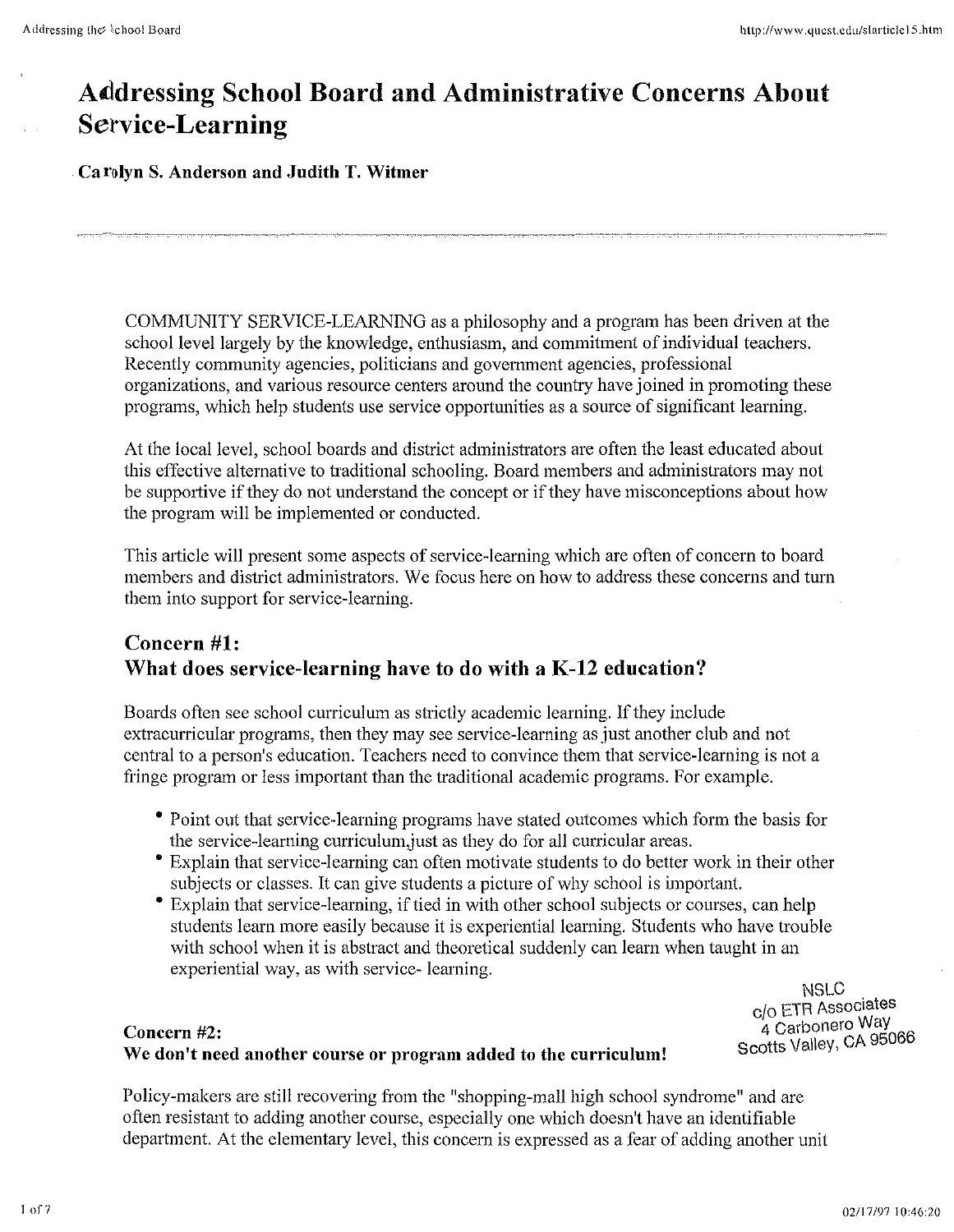to the curriculum. Here are some suggestions to deal with these concerns:

- Consider beginning with a service-learning club rather than a course.
- Try to find a specific need in the curriculum which could be addressed by a course in service-learning. For example, perhaps seniors need a culminating social studies course in which they can apply what they have learned in the last four years; create a course called "Senior Seminar" or "Social Problems" in which students work on projects and with groups in the community as a basis for class discussions about the social sciences and solutions to contemporary social issues.
- Try to find a specific group of students who need a course and for whom service-learning would be an ideal vehicle. For example, you may have students who have so many failures they are in danger of dropping out or being retained in grade. You could reasonably argue that a service-learning course for these students might provide a needed source of credit and a sense of success. Or, you may need  $\sim$  course for transfer students who enter mid. year without enough transferable courses to carry a full schedule. Rather than sit in stud) hall, these students might benefit from service-leaming experience.
- Identify an existing course in which service projects could be done either as a unit or a an assignment. This approach doesn't require' a separate curriculum but does provide opportunity to link the service with learning, if the assignment includes the reflection component

#### Concern #3: Why should we give credit for volunteerism?

School boards and administrators are seldom opposed to volunteerism. In fact, many of them are members of service organizations like Rotary and Kiwanis. They may have a belief, however, that volunteerism is an activity that should be its own reward and that students should want to participate out of a desire to help others, not a desire to benefit themselves by earning credits. Here are some possible responses to this concern:

- Don't disagree with them. Instead, begin your first service-learning program as a volunteer dub. Once it gets going, you may find that students are so enthusiastic that they will be able to convince the decision-makers that (1) credit is a way to introduce students to the idea who would not otherwise participate, and (2) a for-credit course will allow for deeper learning and more structured reflection opportunities.
- Point out that many students who would most benefit from a service-learning experience won't become involved without credit. If you can show how a service-learning program will improve self-esteem, make students more responsible citizens, and address other problems demonstrated by at-risk students, you might garner the support you need.
- Explain that service-learning is not the same as volunteerism, as it involves both learning and reflecting upon the learning. Thus, it is reasonable to give credit for an activity which includes these two functions, because they should be part of any activity or course in the curriculum.

#### Concern #4: We don't believe in requiring students to do volunteer work.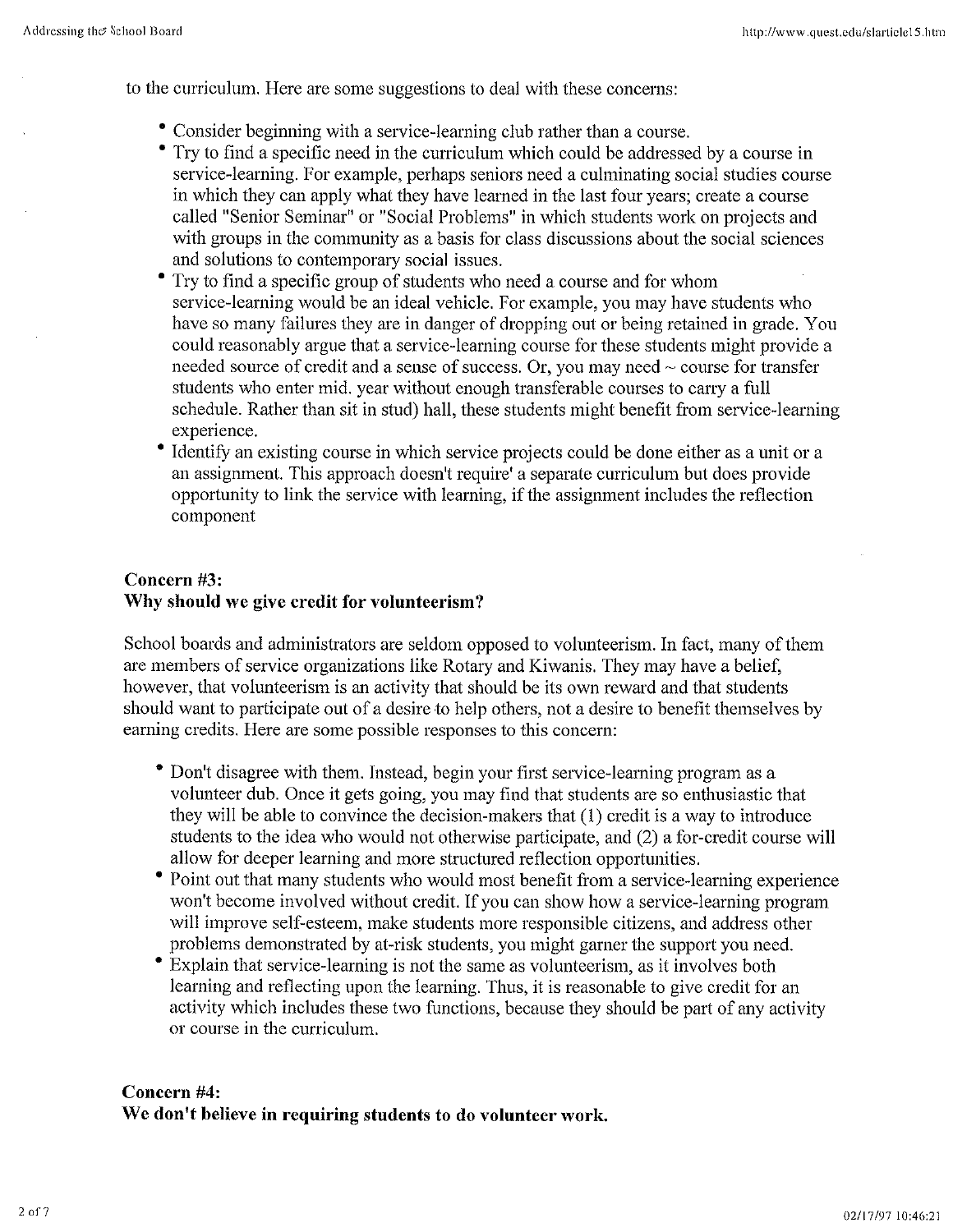Some boards of education will not want to endorse a service-learning program because they do not want to force students to volunteer. Often this attitude prevails at the beginning of the process, before they have seen the value of service-learning-demonstrated. Often boards of education or administrators who express this concern are merely mirroring perceived parent opinion. They may be afraid that parents will resist a required program because it would limit their child's choices of electives or after-school activities, because transportation is a problem, or because they see no value to volunteerism or believe it is not the function of the school. Deal with objections to required service learning programs with one of the following suggestions:

- The easiest choice is to design a program which is voluntary. Especially if this is your first venture into the world of service-learning, we recommend you begin with voluntary options. Club activities or a separate service-learning club are good examples, since no one can be required to participate in a club. If servicelearning is an activity within a class, let it be one of several choices or, if it is a required activity, be sure students have another class they can take as an alternate. If it is a separate class, let it be an elective class.
- If you are convinced that service-learning, in some form, should be required of all students (or all students in a group; e.g., fifth-graders), always provide an option if parents protest their student's involvement. Some definitely will! Reasonable alternatives include: (I) a research paper on a topic related to social issues, (2) an interview of a person or persons involved in a community agency, (3) a notebook with articles about a specific social issue and the student's commentary on them. The key is to provide an "academic escape valve" for those who object to the experiential or service part of the program. Interestingly, schools which require service-learning but allow some kind of alternative seem to find that very few students avail themselves of it. Students seem to have a natural interest in the kind of experiential learning provided by service-learning. Another option with required programs is to give students a wide range of choice in placements. If students (and parents) can say "yes" or "no" to certain kinds of placements, they will more willingly agree to the required component. Some students will not be able to handle a placement with certain kinds of tasks or a certain environment, or to work with certain kinds of problems or issues. The right placement is crucial to the success of service- learning in your school and will insure that fewer complaints come to the administration and school board.

#### **Concern #5: Will we have to hire someone to run this program?**

The need for additional staffing, especially today in the era of school cut-backs and "doing with less," is an unpleasant prospect for administrators and boards of education. They will wonder who will do the planning and managing of a service-learning program and what it will cost the taxpayer. If this concern is likely to surface, we suggest one of the following options:

- Avoid models of service-learning which require many staff to operate, such as required courses for all grade levels.
- Consider using a volunteer parent or community member, or perhaps even a community agency, to serve as coordinator. This idea is do-able only if the program is fairly small and manageable.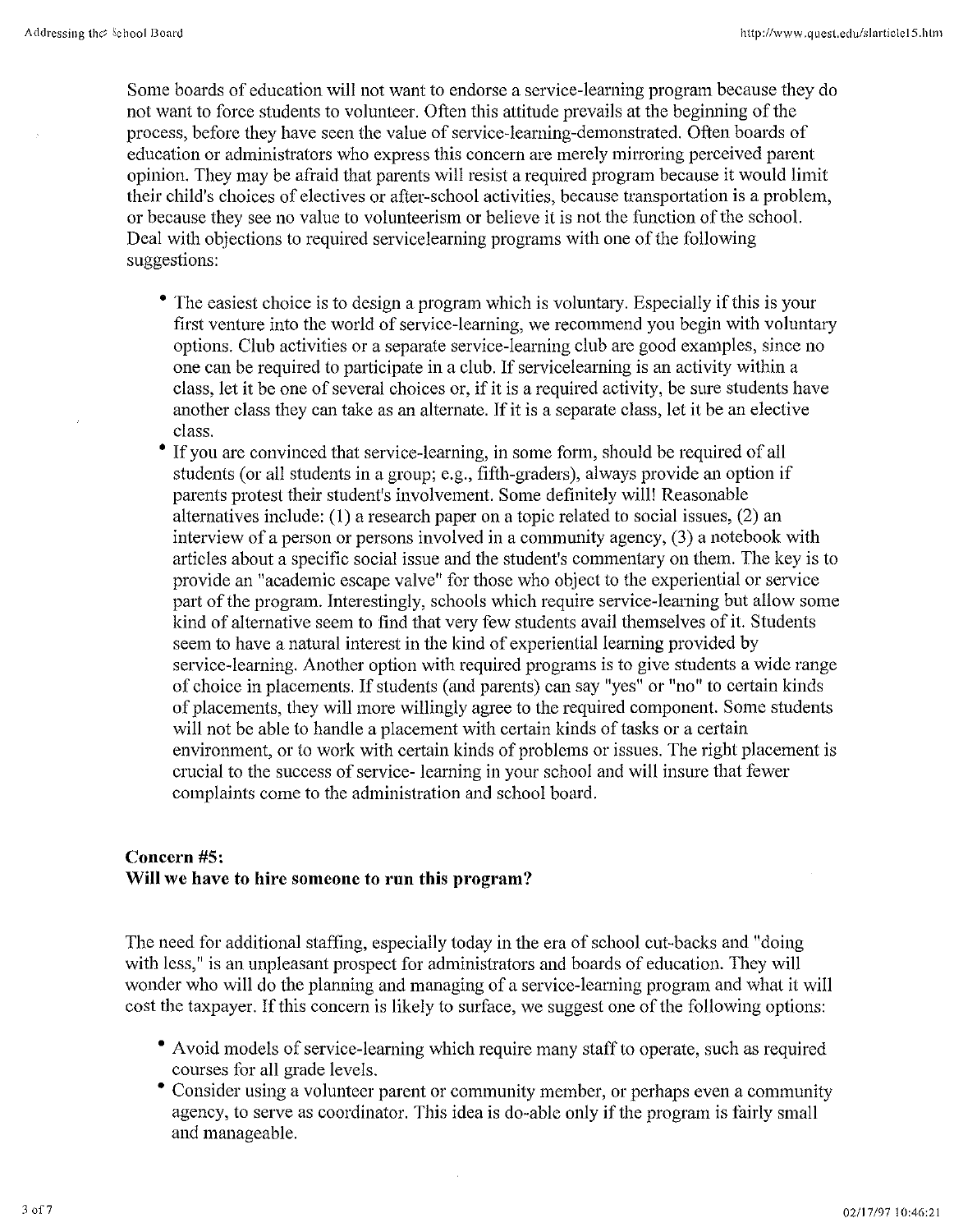- Spread the tasks of coordination around to more than one person. This option can be tricky, since the coordinators have to coordinate their work, too. But it is an option, unless everyone is already stretched too thin. For example, one person could maintain the database, one could maintain contact with agencies, one could work with students, one could develop policies and procedures, etc.
- **<sup>o</sup>**Consider letting students help manage portions of the program. For example, students can help identifY agencies, can keep some records, and can develop their own assessment criteria.
- If you do need to hire a coordinator, consider a part-time one or one paid with a stipend.
- **<sup>o</sup>**Calculate the costs in relation to the costs of other programs operated by the school. (It may not be as expensive as you think, especially if students are getting credit and would otherwise be taking another course.)

#### **Concern #6: We can't afford to offer this program.**

Even beyond the concern that a coordinator will need to be hired, school boards are worried about other associated costs. Certain kinds of service-learning programs are typically more expensive. For example, a separate course required of all students which meets during the day and involves district-provided transportation to sites is the most expensive. It requires one-fifth of a teacher for every 30 students, plus the cost of bus transportation. Here are some ideas to consider when cost factors are used to argue against service-learning programs:

- Point out that even the staffing for the most expensive option is no greater than for most academic courses. Only transportation, if provided by the school, is extra and, if used only on a weekly basis, might be affordable.
- **<sup>o</sup>**Consider starting with a program having low expenses, such as a club activity which can be maintained with a small stipend. You can later expand, when and if the interest is there.
- Consider models in which a teacher is not needed five days a week; i.e., the class does not meet every day. You can cut your costs significantly and still maintain a serious reflection component if students meet only to discuss their ideas and do the service component outside of class. Create placements which do not require a commitment of district resources for transportation. This means that students either will be dismissed early from school to go to their placements or will do their service work after school, on the weekends, or even during the summer months.

Think about how you can structure the reflection activity with less need for staff time. For example, you can have students complete journals of their experience which can be checked for completion. You can have existing staff members (e.g., counselors) conduct periodic small group discussions. In some cases, you could even make the reflection activity the responsibility of the agency.

As previously suggested, include service- leaming as a project within an existing class. This model has no additional costs, since the teacher is already paid to teach the class and the service-learning activity is another assignment or project to be graded.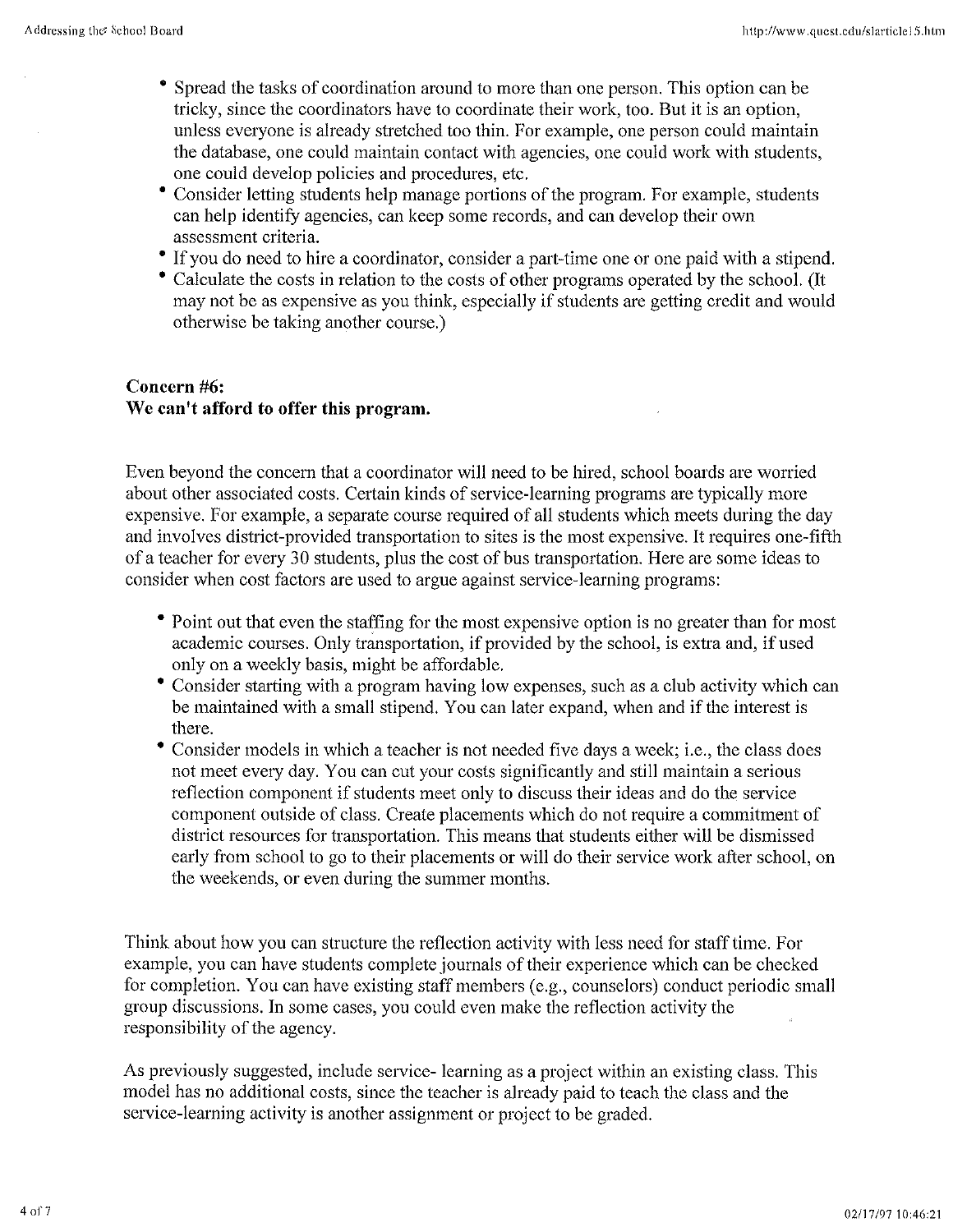#### Concern #7: Can students at this age handle this responsibility?

School boards may worry that students will not be able to appreciate, understand, or engage effectively in service-learning activities. Many people think of volunteer service as an adult activity. There may also be a concern about transportation and how students will get to their placements. Finally, concern may be expressed about whether students can deal with potentially new and challenging activities in a setting very different from school. Here are the suggestions for answering this question:

- Point out that, in reality, service-learning activities have been used in some form in all grade levels. The most popular grades are middle school and high school, however. There is no evidence at all to suggest that age alone determines if students can handle this role.
- Try to structure age-appropriate activities or placements for students. Much of your success in countering this concern depends on the "fit" between the agencies and the students' abilities. Many books are available with ideas for activities for different age groups. Definitely refer to them.

#### Concern #8: How will we find enough placements for all the students?

Once they hear your proposal, boards may be concerned about whether or not you will find enough placements for your students. In some areas of the country, rural areas in particular, agencies and service opportunities are not always readily available.

- One option is to place several students in one agency. This option is not always possible, but generally most agencies are willing to take three or four students, if they are asked.
- Another option is to start small and get a small service-learning project off the ground before you begin to expand it to include more students. This option is a good idea whether you are using the service club model or the separate course model.
- A third option is to have students identify a need and then develop a service to address this need. For example, a class might repair appliances for people in a retirement center which is too far away to visit, or they might make toys for a day care center in a nearby city.

#### Concern #9: Will you place students in politically controversial settings?

Boards of education and administrators often worry that your program will cause controversy. Some kinds of placements may involve working on social change agendas, in which an agency tries to correct a problem rather than just provide direct service to those who are its victims. Some parents will strongly object to having their children working on what may be perceived as "radical" causes, and it is these complaints that will get to the board of education. On the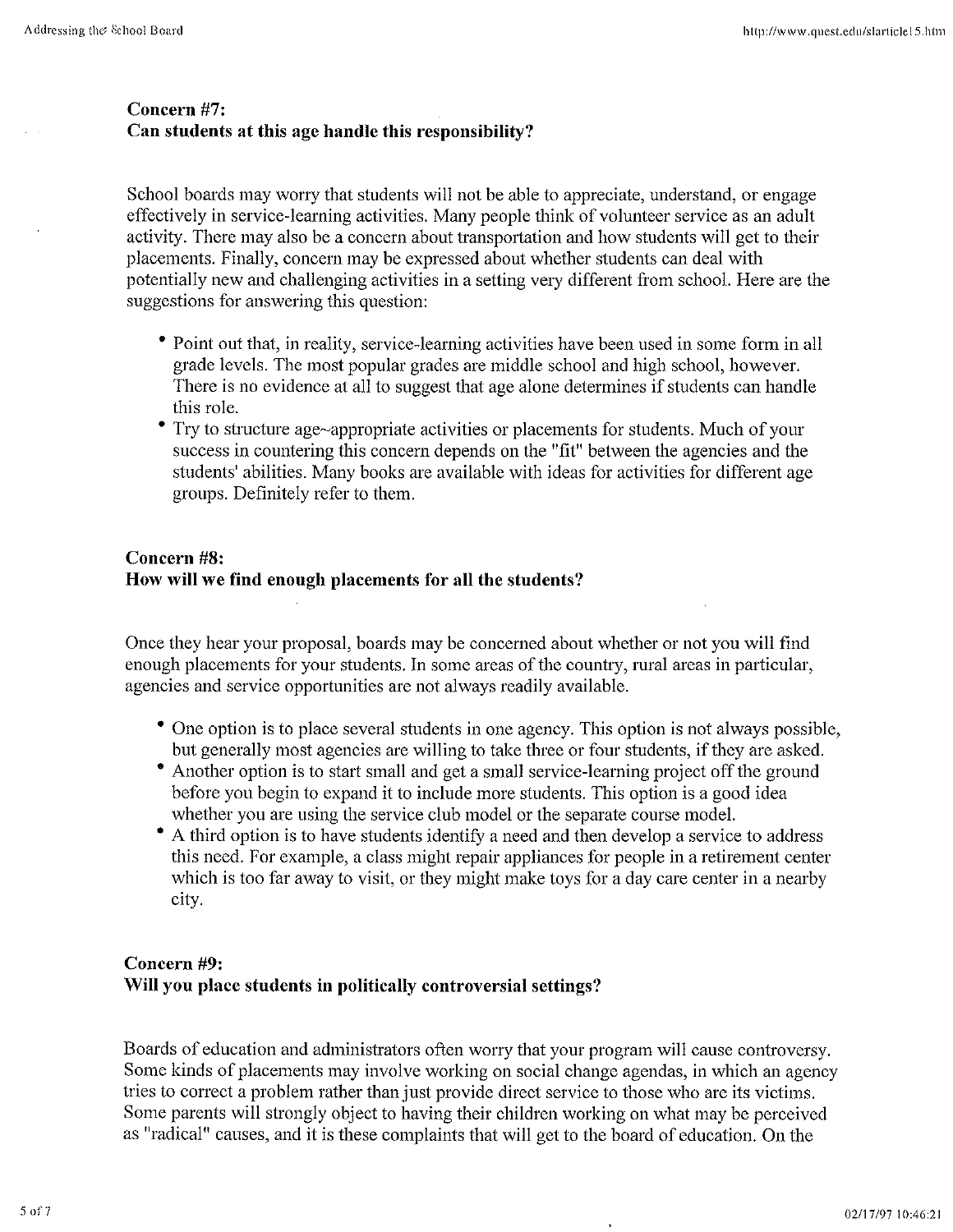other hand, such opportunities help students consider the causes of social problems and how social change to improve conditions might occur. The following ideas may be helpful in addressing this concern:

- One option is to choose not to place students in politically sensitive agencies or in advocacy projects on behalf of such an organization. If all placements are viewed as charity, there will likely be few complaints.
- If you are going to include opportunities for advocacy and social change work, be sure to include opportunities for direct service as well. Again, you are creating options which allow persons of varied ideologies to participate.
- Don't start with the most controversial placements. In fact, stay with more conventional service learning placements (e.g., hospitals, nursing homes, schools, day care centers, tutoring, parks and recreation centers). Use the reflection component to help students see the connection to broader social problems and to discuss possible solutions.

#### Concern #10: Won't this program raise our liability and therefore our insurance costs?

Boards of education are charged with wise stewardship of the taxpayers' money, so it's no surprise when this question is asked. Clearly, students who are working on projects in the community which are under the sponsorship of the school are the school's responsibility. This question is about whether service-learning programs are potentially more dangerous than other school programs in terms of lawsuits.

- Since the laws of different states vary considerably, you must contact your school's counsel for information on this issue.
- Contact the National Association of Secondary School Principals. They have developed some helpful information about liability for negligence.
- Advance planning is crucial to addressing this concern. You should establish criteria forscreening the agencies where students will work, including criteria which address both educational benefits and safety concerns. Spend time to develop procedures, policies, job descriptions, emergency phone numbers, and assignment/location charts. The best assurance you can give decision-makers about this fear is that you have done your homework and have a preplanned program which can be managed to protect students from "foreseeable danger."

Consult your school's business official to make sure the district insurance covers the kind of service-learning program you plan to recommend, and observe any restrictions the company may place on your program.

#### Conclusion

There is a lot of useful information available to those of you who want to start a service-learning program in your school, but the best-laid plans can go nowhere without the support and funding of the school board and administration. Thus, it is crucial that you